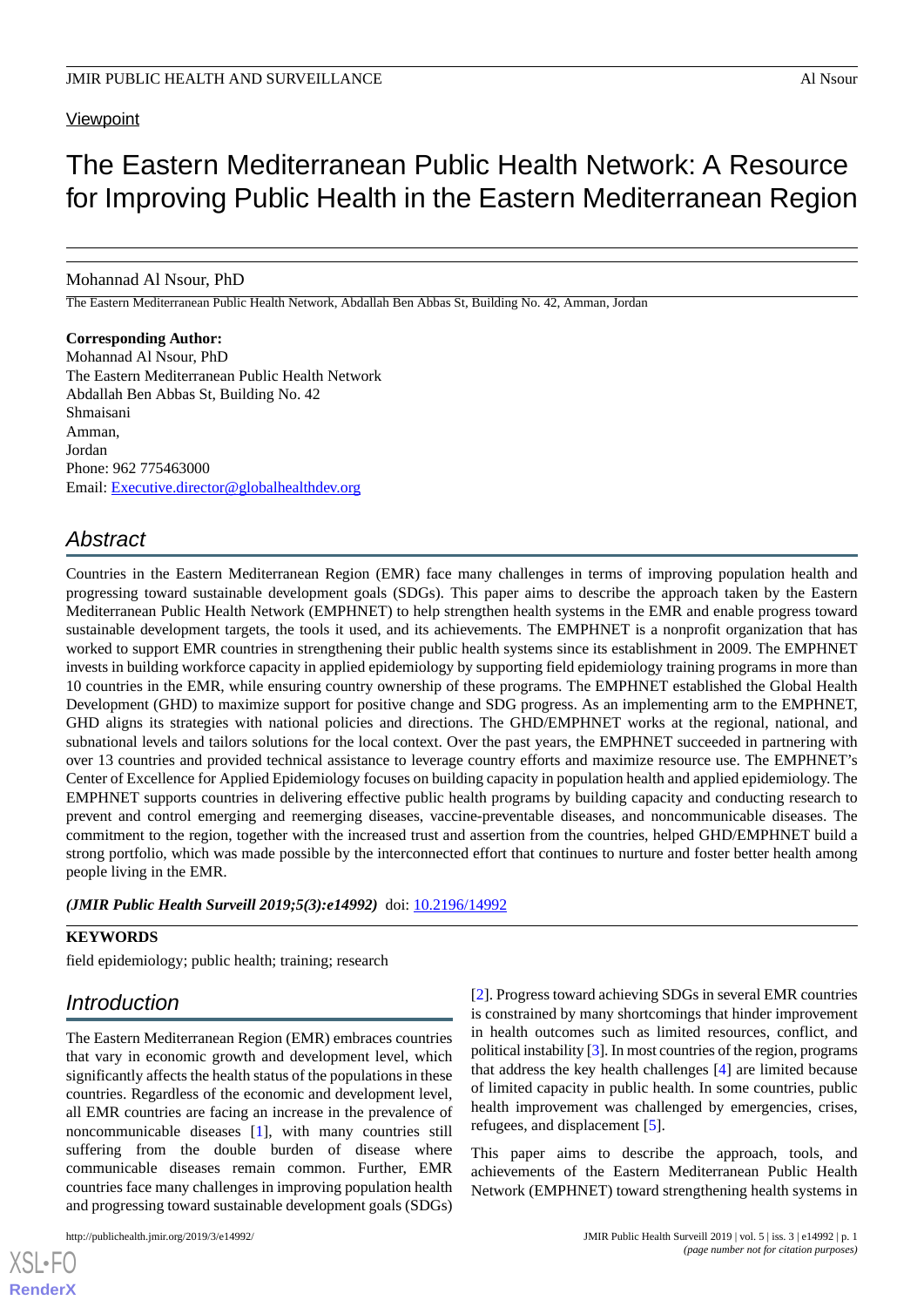the EMR and progressing toward the sustainable development targets.

# *The Eastern Mediterranean Public Health Network*

The Eastern Mediterranean Public Health Network (EMPHNET) is a nonprofit organization that has worked to support EMR countries in strengthening their public health systems since its establishment in 2009. The EMPHNET invests in building workforce capacity in applied epidemiology by supporting field epidemiology training programs (FETPs) in more than 10 countries in the EMR, while ensuring country ownership of these programs. Increasing demand from several EMR countries to develop their capacities in various areas of public health urged the EMPHNET to expand its efforts in capacity building to address key health priorities and gaps that cover essential public health areas, such as outreach and emergency, bio-risk management, communicable diseases, and health protection and promotion. Its vision is to see people in the EMR lead healthy lives and better welfare. Its mission is to prevent and control diseases, conduct and support operational research for priority public health domains, and strengthen public health programs while working jointly with similar institutions associations, networks, and organizations. EMPHNET's website [[6\]](#page-4-4) displays a lot of information on various tools and approaches, activities, success stories, and achievements of the EMPHNET in the EMR.

# *The Eastern Mediterranean Public Health Network's Efforts Toward Sustainable Development Goals*

The EMPHNET believes that change and transformation are key elements for progressing toward the SDGs and that heath is a basic right for all human beings wherever they live. EMPHNET's work is driven by a deep interest and belief in the importance of achieving universal health coverage, which influence its initiatives and strategies. Therefore, consistent with the SDG's motto, "Ensure healthy lives and promote well-being for all at all ages" [\[7](#page-4-5)], the EMPHNET adopted a transformational vision that guides its role and efforts toward assisting EMR countries strengthen their health systems. Such efforts contributed to meeting key health priorities and gaps that cover essential public health areas, such as health security, emergency preparedness and response, noncommunicable diseases, and communicable diseases. In maximizing its contribution to the SDGs, the EMPHNET acknowledged the role of different factors in influencing health and viewed many of the SDG challenges (such as those related to poverty, hunger, education, inequality, and climate change) as detrimental to achieving a healthy well-being. The EMPHNET also acknowledged the essential role of public health institutions across the globe to achieve the SDG targets. Therefore, the EMPHNET works on building national, regional, and global partnerships under SDG17 [\[4\]](#page-4-2) as well as secure global health opportunities as an innovative strategy to support EMR countries build robust health systems to meet the SDG challenges.

 $XS$  $\cdot$ FC **[RenderX](http://www.renderx.com/)** With this context, the EMPHNET established the Global Health Development (GHD) as an asset to maximize support toward positive change by seizing opportunities for backing up countries in influencing SDG progress. GHD was initiated to advance the work of the EMPHNET by building coordinating mechanisms with Ministries of Health, International Organizations, and other institutions to improve population health outcomes. As an implementing arm to the EMPHNET, GHD aligns its strategies with national policies and directions. Serving as a collaborative platform, the GHD/EMPHNET is dedicated to serve the region by supporting national efforts to promote public health policies, strategic planning, sustainable financing, resource mobilization, public health programs, and other related services.

# *The Eastern Mediterranean Public Health Network's Approach to Strengthening Health Systems*

The GHD/EMPHNET adopts a comprehensive approach process to health system strengthening, where it works at different levels to identify and respond to health challenges. The GHD/EMPHNET works at the regional, national, and subnational levels and tailors solutions to the local context. Its approach triggers change by reinforcing knowledge through regional, national, and subnational activities and using a proactive learning approach to bring about effective problem solving and ownership of outcomes. The GHD/EMPHNET's commitment to support countries bring about change at the frontline level is supported by a bottom-up approach to health system strengthening, where action planning and program management are transformed at the peripheral level, thus producing national-level change.

In supporting countries to address health priorities, the GHD/EMPHNET puts emphasis on engaging and involving stakeholders, which is viewed as an effective strategy for identifying potential opportunities and maximizing the use of resources for rolling out broader actions to improve health outcomes. The GHD/EMPHNET implements operational research to generate information that can link policy to practice and engage in implementation research that contributes to countries' efforts to reach SDG targets through knowledge synthesis. This approach helps generate evidence from the region to share with the global health sector.

# *Global Health Development/Eastern Mediterranean Public Health Network's Working Areas*

Over the past years, the EMPHNET succeeded in partnering with over 13 countries and has worked in close collaboration with a wide range of institutions, partners, and implementers; with different health providers and practitioners; and has provided technical assistance to leverage country efforts and maximize resource use. The deeply rooted collaboration with countries allowed the GHD/EMPHNET to drive and direct opportunities to correspond to priority needs of the countries. Further, the strategy helped expand efforts and tailor new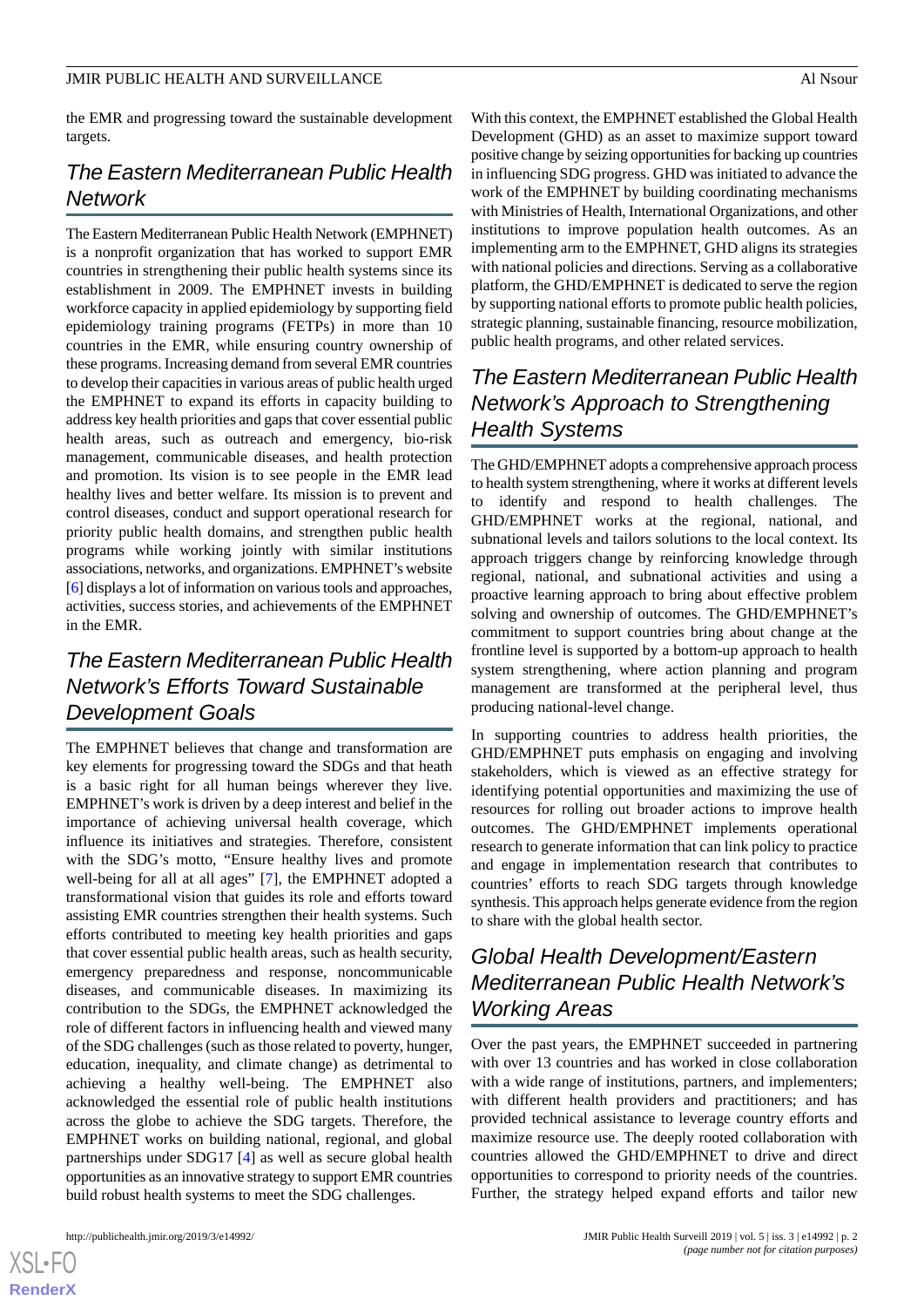working areas that target essential public health functions in addition to focusing on applied epidemiology, which was the initial onset area of concern.

### *Workforce Development*

Investing in health workforce development is a key factor in strengthening health systems and supporting progress toward reaching SDG targets. Building a stronger public health workforce improves health system performance by contributing to more effective service delivery. EMPHNET's Center of Excellence for Applied Epidemiology focuses on building capacity in population health and applied epidemiology. The EMPHNET is committed to support field epidemiology training programs (FETPs) in EMR countries, as these programs are crucial for assuring core epidemiologic competencies. These programs aim at applying scientific methods in the field, such as using epidemiologic methods to investigate health problems or outbreaks or analyzing data gathered through surveillance or other methods to generate evidence for decision makers. Core competencies gained by FETP training add value to meeting the international health regulations by building surveillance capacity and improving efficiency in monitoring disease incidence, prevalence, determinants, coverage, program evaluation, and expenditure data. In addition, FETP training plays a crucial role in strengthening the response to unexpected health problems or events, thus containing and preventing their spread. Integrating applied epidemiology concepts in strengthening a range of services is crucial because skilled field epidemiologists are the core of a robust public health system.

# *Public Health Programs*

Preventing and controlling communicable and noncommunicable diseases is essential for assuring healthy living and well-being. The EMPHNET supports countries in delivering effective public health programs by building capacity and conducting research to prevent and control emerging and reemerging diseases, vaccine preventable diseases, and noncommunicable diseases. Focus areas under this domain include disease control, outreach and emergency, polio and immunization, health protection and promotion, environmental health, and disease of special concern. Since all health-related SDG targets cover health concerns that countries need to address by developing health programs and related interventions, the GHD/EMPHNET supports EMR countries in developing and strengthening public health programs and in supporting countries translate global initiatives, strategies, and action plans.

# *Research and Policy*

Monitoring progress and performance is important for assuring progress toward SDG targets. The GHD/EMPHNET supports countries in building robust and reliable information to support translating information into policies. The GHD/EMPHNET works with a range of institutions and builds research experience for field epidemiologists, public health practitioners, and young researchers while highlighting data collection challenges and providing appropriate digital solutions. The GHD/EMPHNET collaborates with academic and nonacademic institutions and

similar organizations to generate evidence that can guide policies by focusing on aspects such as operational research, assessments and surveys, secondary data analysis and information generation, public health program monitoring, and evaluation studies.

### *Communication and Networking*

Effective communication and broad networking are important for assessing gaps and planning and delivering different health programs. The GHD/EMPHNET created a network of public health professionals and experts in the EMR to support program development and service delivery. It also invested in communication and used it to advance information sharing, as it is a key element for assuring robust data systems that countries need to secure to monitor their progress toward SDG targets. EMPHNET's networking efforts allowed to integrate capacities when assisting countries to explore solutions for meeting the challenges. The GHD/EMPHNET remains committed to network regionally and globally with Ministries of Health, regional, and international organizations as well as private sector and academic institutions to attract opportunities and partnerships that support investment in programs that support implementation of the SDGs.

# *The Eastern Mediterranean Public Health Network's Networking and Knowledge Exchange Platforms*

### **Internship**

The GHD/EMPHNET provides an opportunity for students and fresh graduates to work in and learn from working in a rapidly expanding, multifield public health organization. The internship program allows candidates to work in GHD/EMPHNET's different work settings, while supporting their own initiatives or projects. The GHD/EMPHNET provide interns with an opportunity to apply professional public health competencies and skills, thus preparing them to work with confidence in real public health settings. Interns at the EMPHNET are mentored by skilled and experienced supervisors who supervise their internship and help them link theory to practice. The GHD/EMPHNET matches the career interest and preference of interns with work situations that allow them to maximize the use of the knowledge they gained during school education. GHD/EMPHNET's internship program is in high demand, with candidates seeking experience in different areas including infectious diseases, applied epidemiology, health promotion, media, and communication.

### **Field Epidemiology Exchange Program**

Considering the diversity of public health emergencies, outbreak investigations, and challenges in the EMR, it is of great importance that FETP residents or students studying public health at a university are exposed to a broad range of field experiences. As a leading regional public health network, the GHD/EMPHNET strives to provide an exchange platform to promote applied epidemiology experience sharing between countries, as the levels of health care and system development differ among EMR countries. This exchange program seeks to

 $XS$  • FC **[RenderX](http://www.renderx.com/)**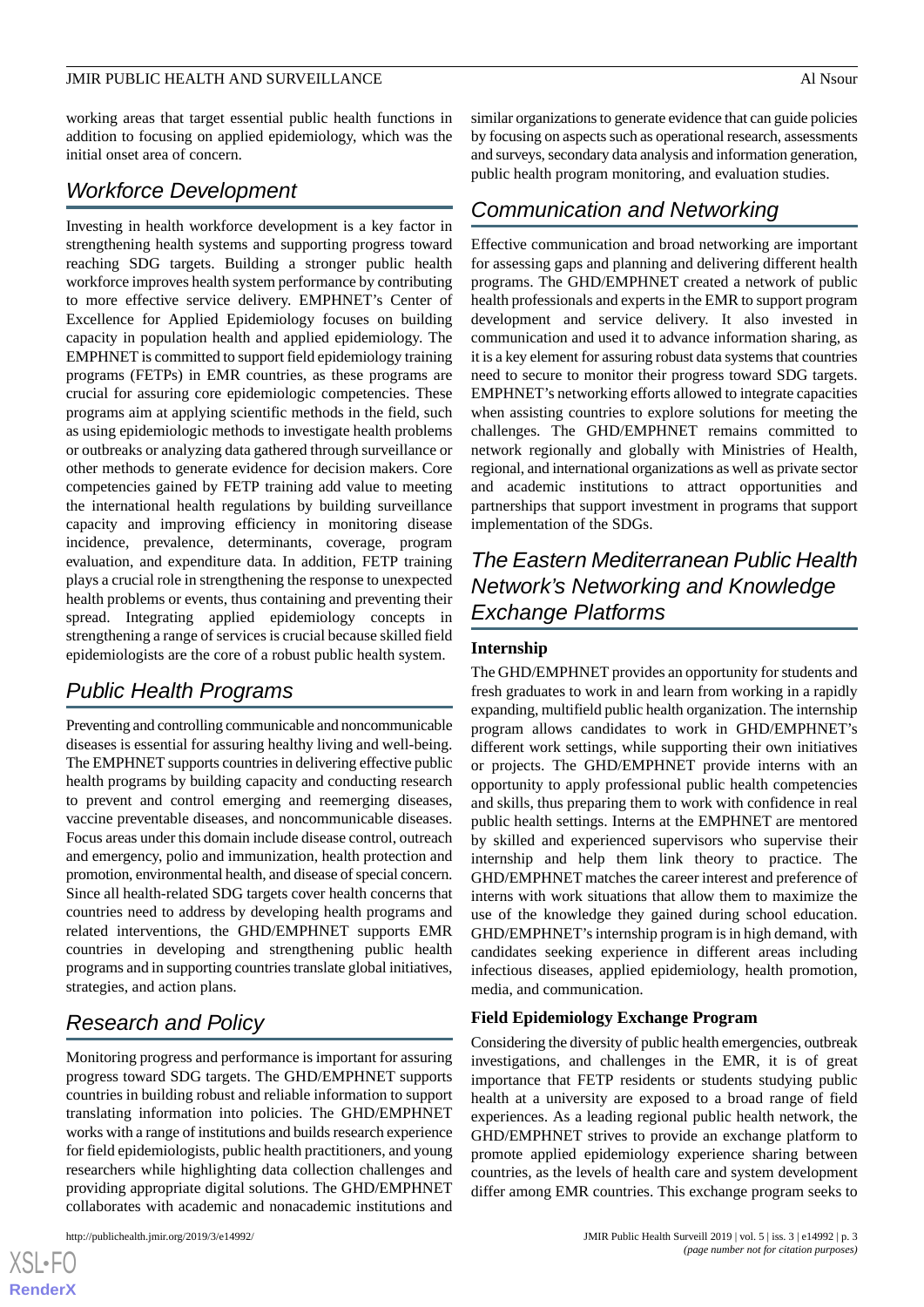expand the network of public health experts and field epidemiologists in the region by promoting a diverse field experience. By establishing the FEEP, the GHD/EMPHNET provides the FETP residents and university students an opportunity to join FETP programs in EMR countries for a specific period of time for the purpose of gaining new experiences. Such a program was established in response to a request by FETPs and public health academic institutions in the EMR based on a need to foster public health competencies. In addition to the exchange and network expansion benefits, the FEEP aims to strengthen regional public health emergency response as well as promote coordination between ministries of health in the region. The program will result in an increased number of epidemiologists trained in surveillance and field investigations, who are capable of defining health measures to control disease outbreaks in the region.

### **Conferences**

The EMPHNET works to link, support, and strengthen public health programs in EMR countries and beyond. The EMPHNET's biannual regional conference is an opportunity for public health professionals and field epidemiologists working in the EMR to exchange experience and be exposed to new ideas and skills. The conference presents a platform to "showcase" achievements in research, outbreak investigations, assessments, and evaluation. In addition to public health networking, the conference provides the region with a special opportunity for demonstrating progress and innovation in applied epidemiology across countries. To date, the EMPHNET has conducted six regional conferences, where over 1000 scientific research works were presented. The number of submissions and accepted abstracts to the EMPHNET conferences escalated over the years, making such conferences recognizable with a competitive pursue.

### **EpiShares**

The GHD/EMPHNET developed and launched a networking platform (EpiShares) designed to join public health professionals and experts in a space where they can express thoughts, address concerns, and discuss issues relevant to public health issues. As a unique public health community of practice, EpiShares enables public health professionals and experts to come together to reflect and explore solutions necessary for managing public health challenges and doubtful situations in various settings. Through EpiShares, the GHD/EMPHNET taps into advances in technology to offer an ideal environment that would grant members a chance to ponder into a common space where they can examine interests of other colleagues, identify colleagues with mutual interests, and seek the advice or opinion of experts. The GHD is enabling members of EpiShares to share articles, opportunities, tools, training resources, and other essential

### <span id="page-3-0"></span>**Conflicts of Interest**

None declared.

### **References**

 $XS$  $\cdot$ FC **[RenderX](http://www.renderx.com/)**

1. Rahim HFA, Sibai A, Khader Y, Hwalla N, Fadhil I, Alsiyabi H, et al. Non-communicable diseases in the Arab world. Lancet 2014 Jan 25;383(9914):356-367. [doi: [10.1016/S0140-6736\(13\)62383-1\]](http://dx.doi.org/10.1016/S0140-6736(13)62383-1) [Medline: [24452044](http://www.ncbi.nlm.nih.gov/entrez/query.fcgi?cmd=Retrieve&db=PubMed&list_uids=24452044&dopt=Abstract)]

elements needed to enhance their performance and expand their scope and perspectives. EpiShares will be the space that will embrace its members' credentials and grow into a powerful public health sphere whereby experts can be accessed and contacted for building initiatives, programs, or schemes.

# *The Eastern Mediterranean Public Health Network's Public Health Forum*

Acting as a forum for public health professionals in EMR since 2009, the EMPHNET officially established a Public Health Forum (PHF) in 2018 to serve as a platform that brings together public health professionals to discuss and get involved in issues that affect public health practice. Modelled to support improvements to public health, the EMPHNET-PHF is involved in networking between different health sectors to improve public health and contributing to debates and discussions that can shape or influence public health policy. The EMPHNET-PHF brings different stakeholders and professionals together while working actively to promote dialogue that influences policy making. This forum works by holding regular meetings to discuss concerns and issues that challenge public health.

### *Challenges*

One of the main challenges facing the EMPHNET is the that many of its activities are carried out in countries that are politically unstable or in crisis. These conditions might limit the movement of staff to attend the EMPHNET workshops and events. However, there are several enabling factors that allow the EMPHNET to affect change and contribute to better performing heath systems in EMR countries. These factors stem from internal and external strengths and contextual factors that help maximize the effect and impact of opportunities sought to address challenge and from collaboration with governments and employment of a network of experts and professionals to conduct research and produce training material, toolkits, and guidelines.

### *Conclusions*

Since its establishment in 2009, the EMPHNET implemented activities to support strengthening of public health systems in EMR countries. Through collaborative efforts with partners and cooperation with ministries of health, the GHD/EMPHNET managed to reach a status that is recognized in the global arena. The commitment to the region together with the increased trust and assertion from the countries helped the GHD/EMPHNET build a strong portfolio made possible with interconnected effort that continues to nurture and foster merit for better health among people living in the EMR.